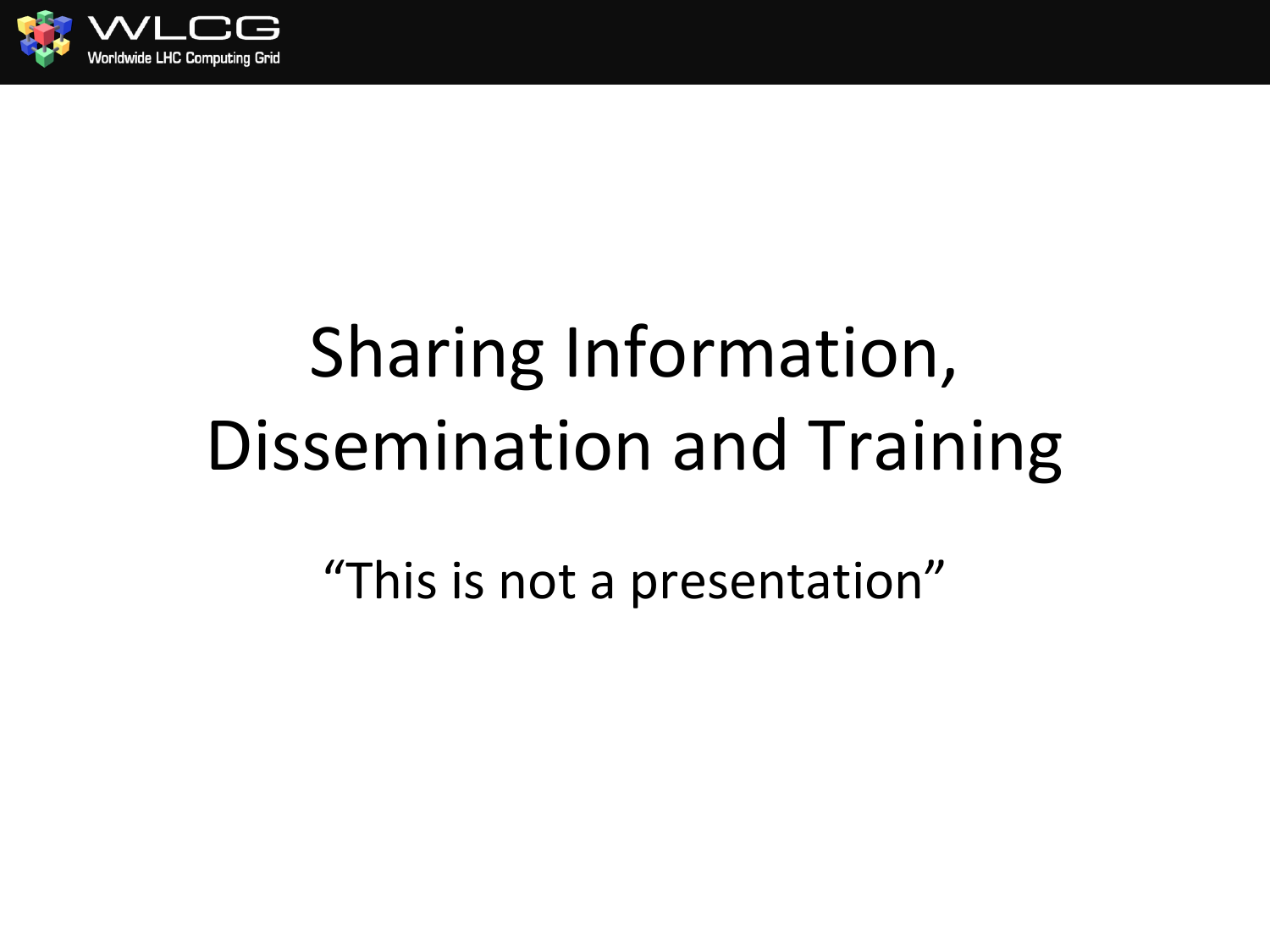

• In the next 10 years our community has to go through deeper changes than the transition from FORTRAN to C++ and local batch to the Grid!!

– Yes the world that we know is coming to an end

- This requires to rewire many brains!! – And wire new brains correctly from the start
- To do this we need to know what we want to put into these brains.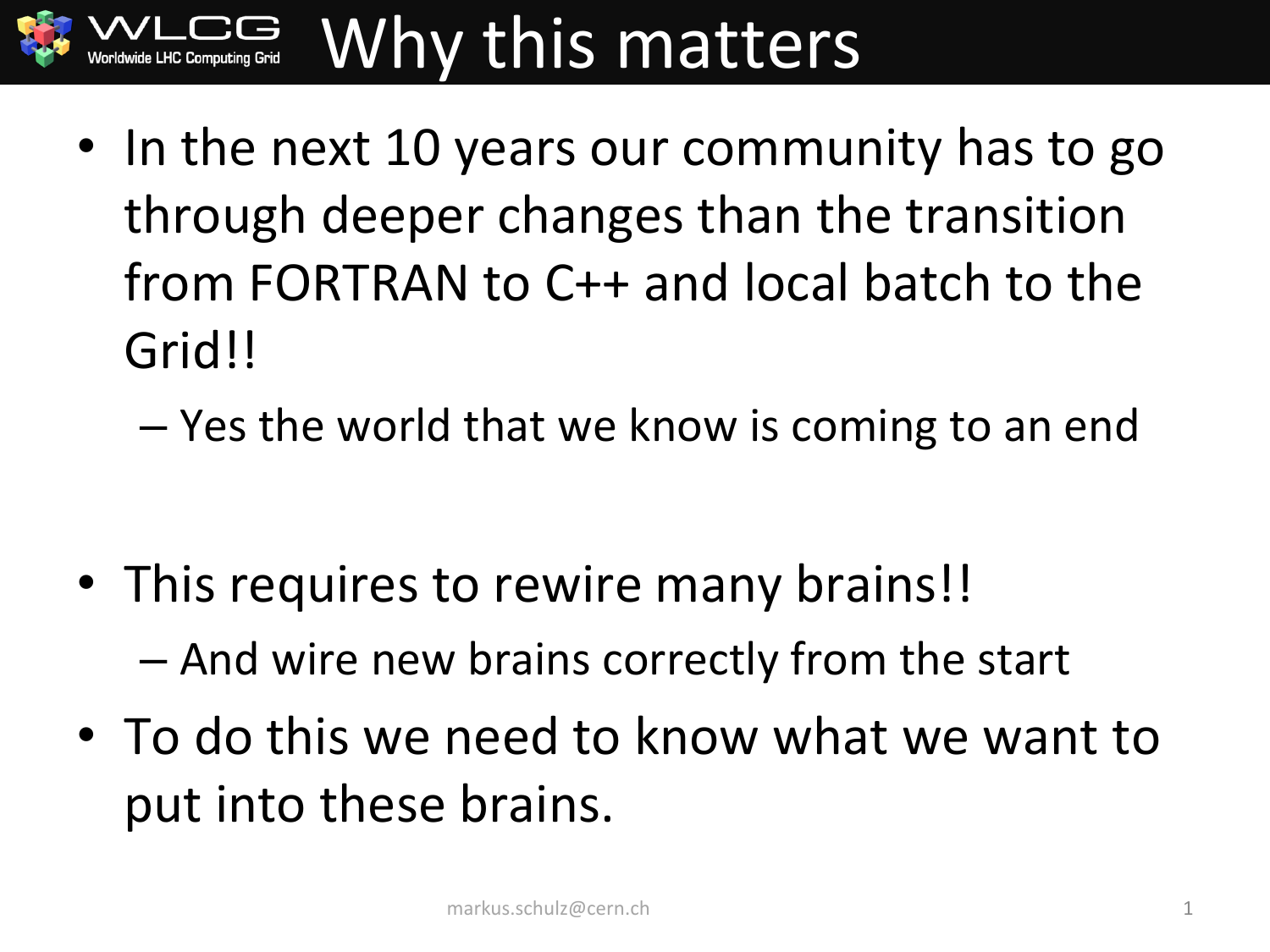## What is the problem?

- **Fig.** se is a lot of knowledge in our community
	- $-\sqrt{2}$ ection
	- Memory South magement
	- Efficient nu $\mathscr{U}_{\beta}$  al code
	- The latest machine learning techniques
	- Running sites  $e^{f}$  and  $\langle i \rangle$
	- I/O analysis and tung
	- Netwo $\mathcal{C}$
	- $-P^2$   $\theta^0$  on of code
	- $\sqrt{10}$  nance analysis tools
	- $-$  Advanced new features of C++
	- Computing om FPGAs .....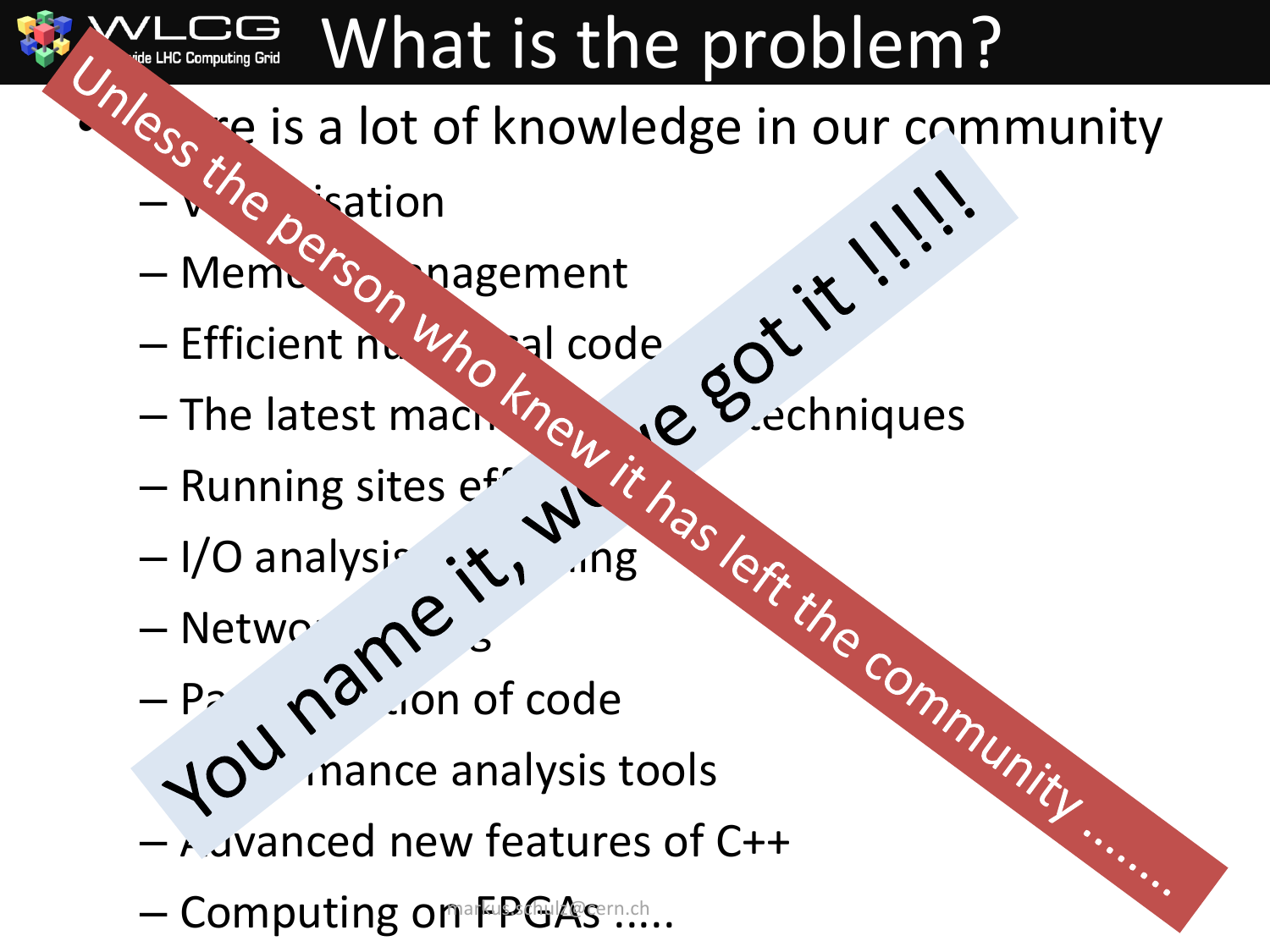## What is the problem?

- The knowledge is not accessible in one place
	- Presentations at various meetings, conference schools etc.
	- Often from experts for experts
- Often in one or two people
	- Who are not always "easy"  $\rightarrow$  less persistent
- Often not at the right level:
	- what every programmer should know on memory.... 100+ pages dense text
	- Then you are ready for the next...

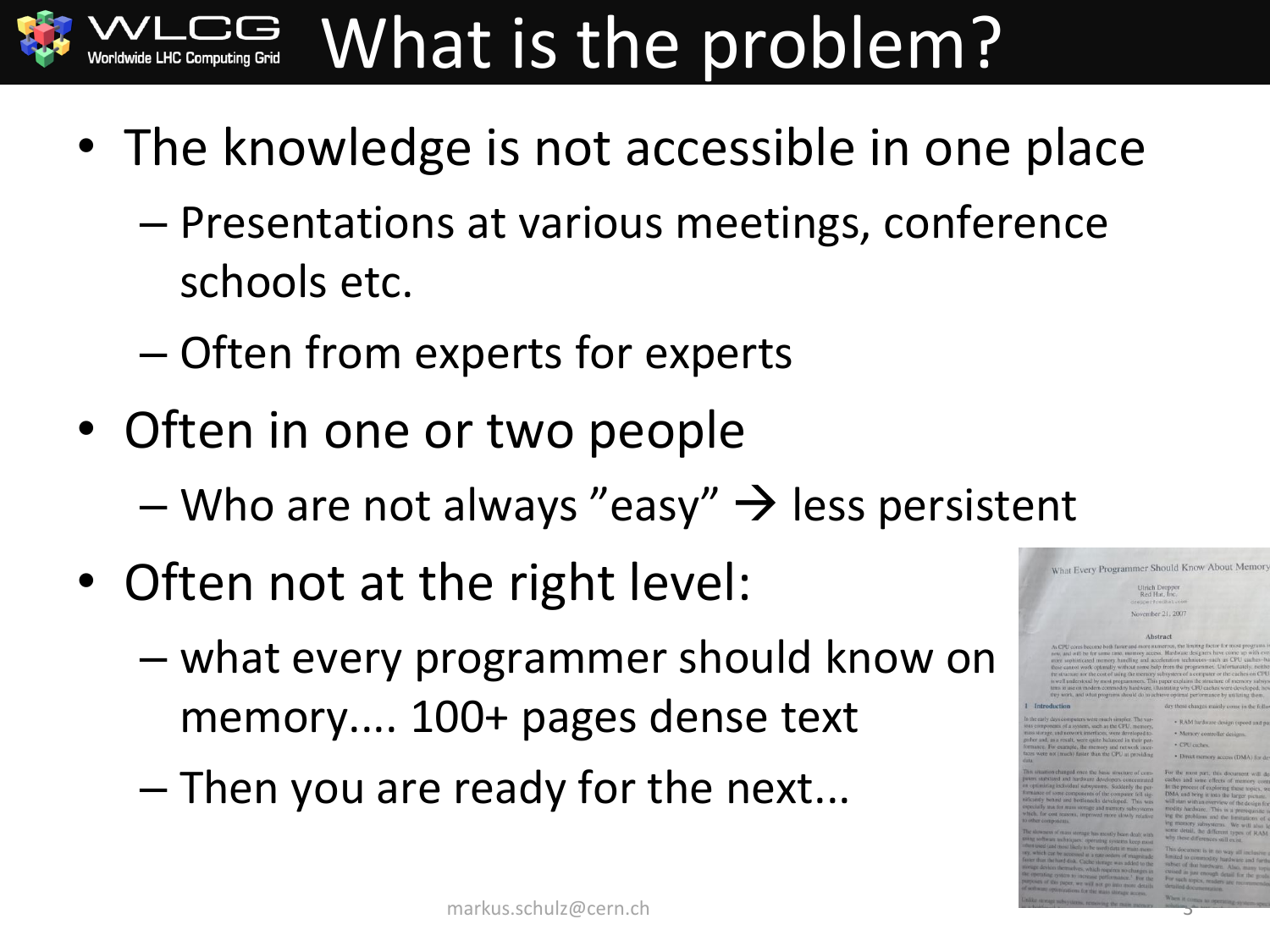

- Online / offline
- Experiment A,B,C,D
- Software / Operations / Fabric

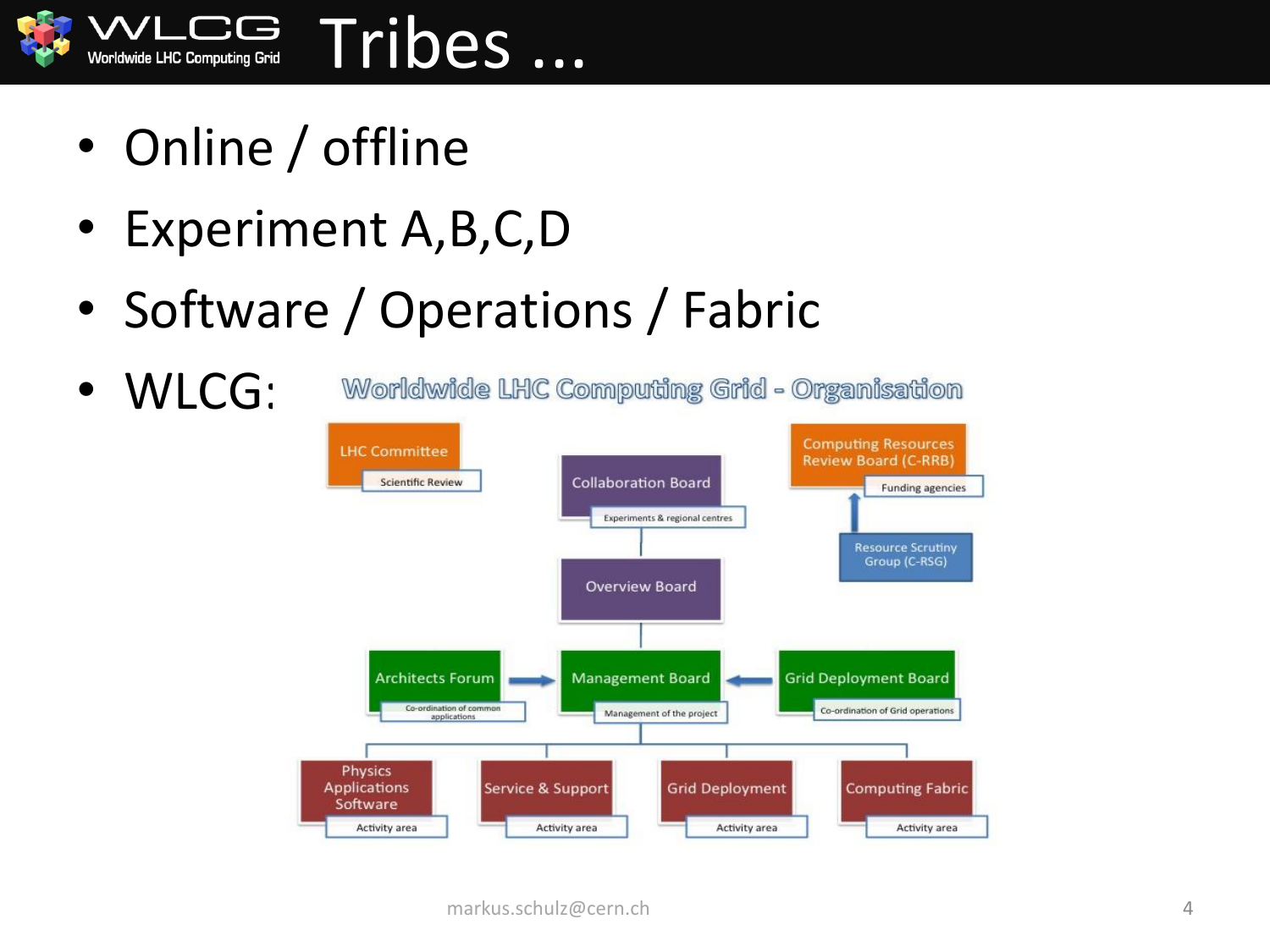

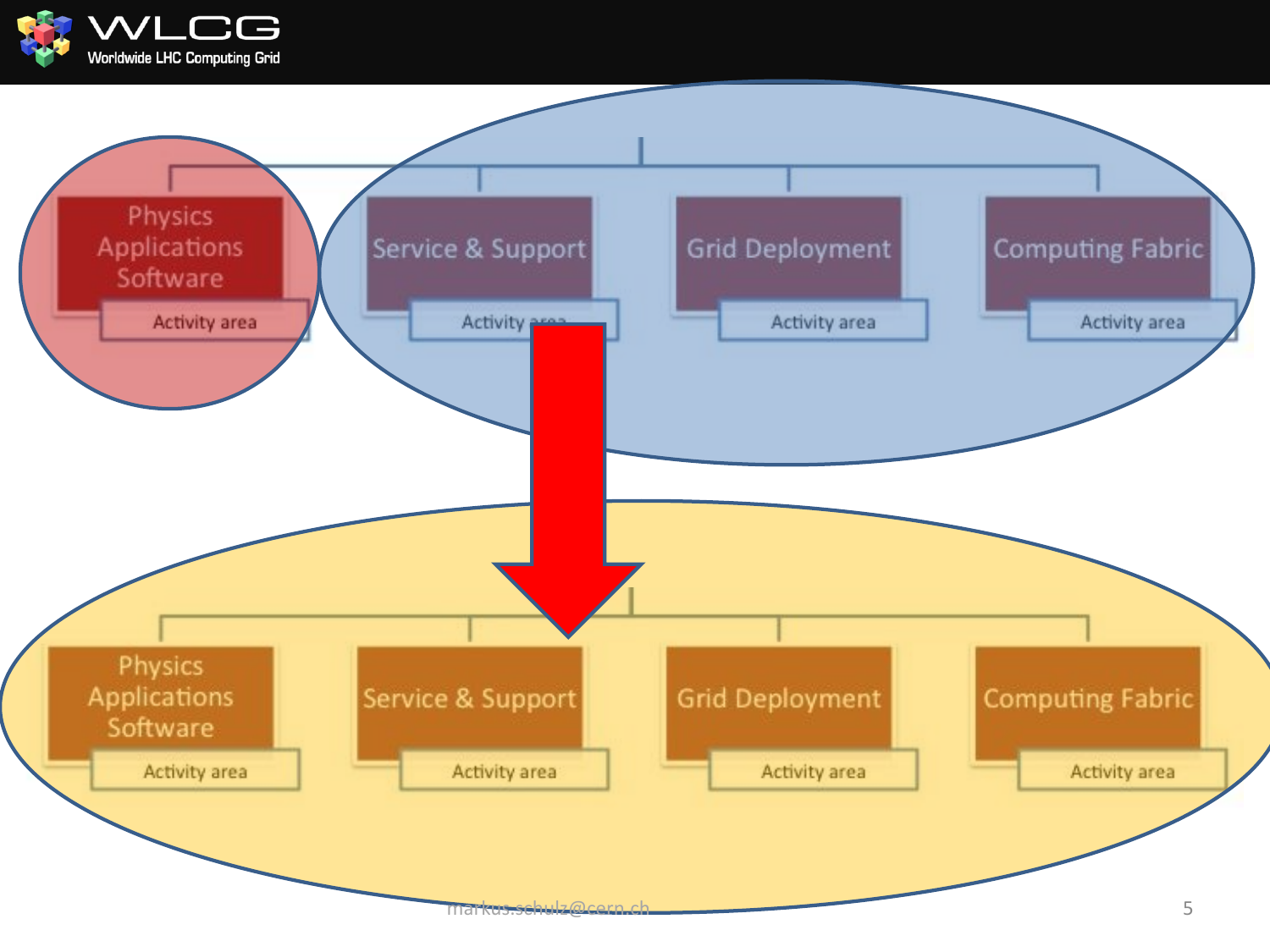

• As a community we have forgotten more knowledge about computing efficiency than most communities ever had!!!

• A lot of knowledge is fragmented

• Almost impossible to tell what is relevant and what isn't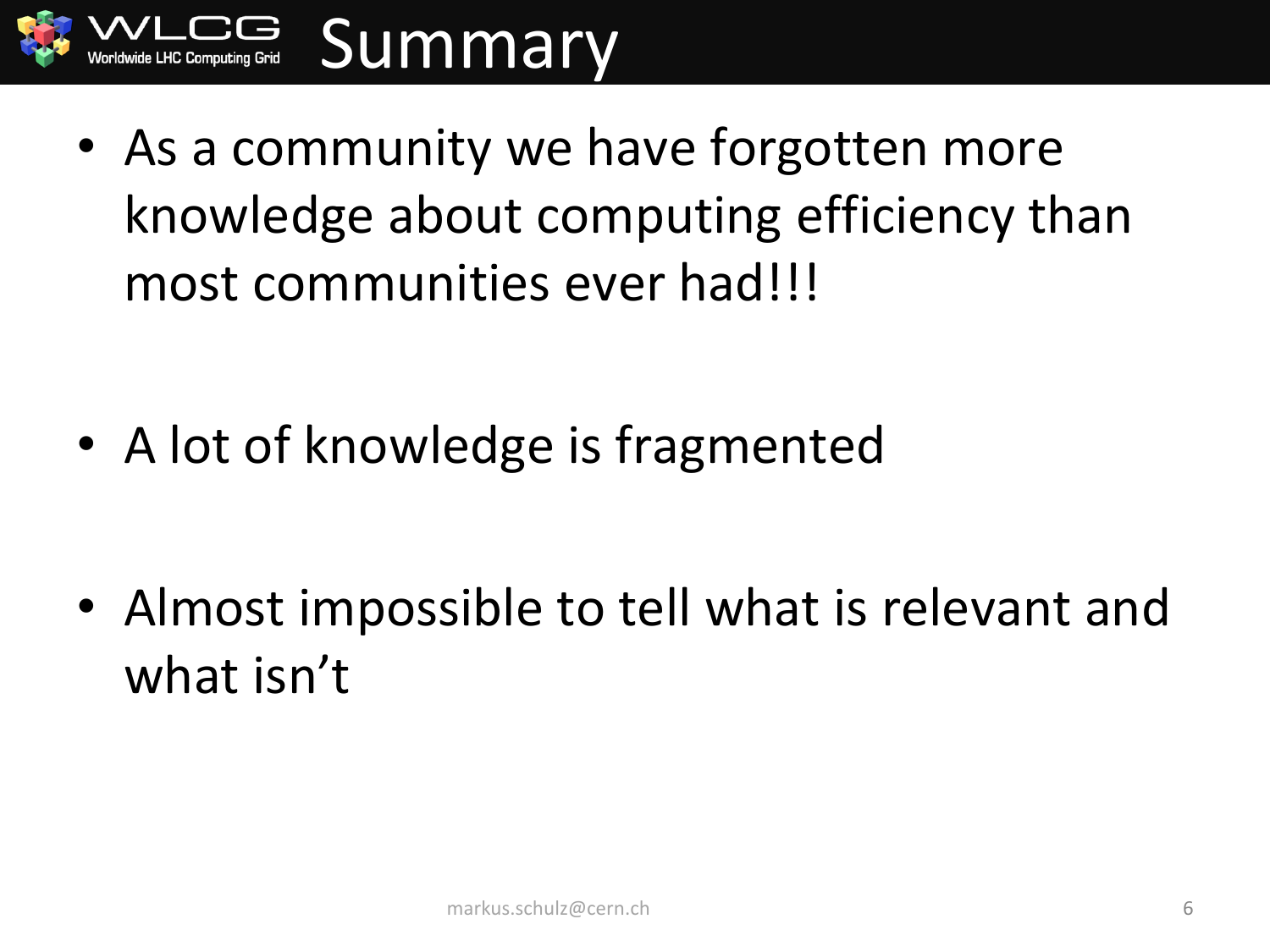When I was young everything was better!

- C++ was new and Paul Kunz the prophet from SLAC – C++ for Particle Physicists "just enough"
- Rene Brun gave us ROOT for object p everything else
- There was GEANT

**Worldwide LHC Computing Grid** 

• For UNIX you had 3 books – + 2 from Stevens



- "canonical curriculum" at the CERN School of computing **Advanced**
- Very much in the form of recipes.....

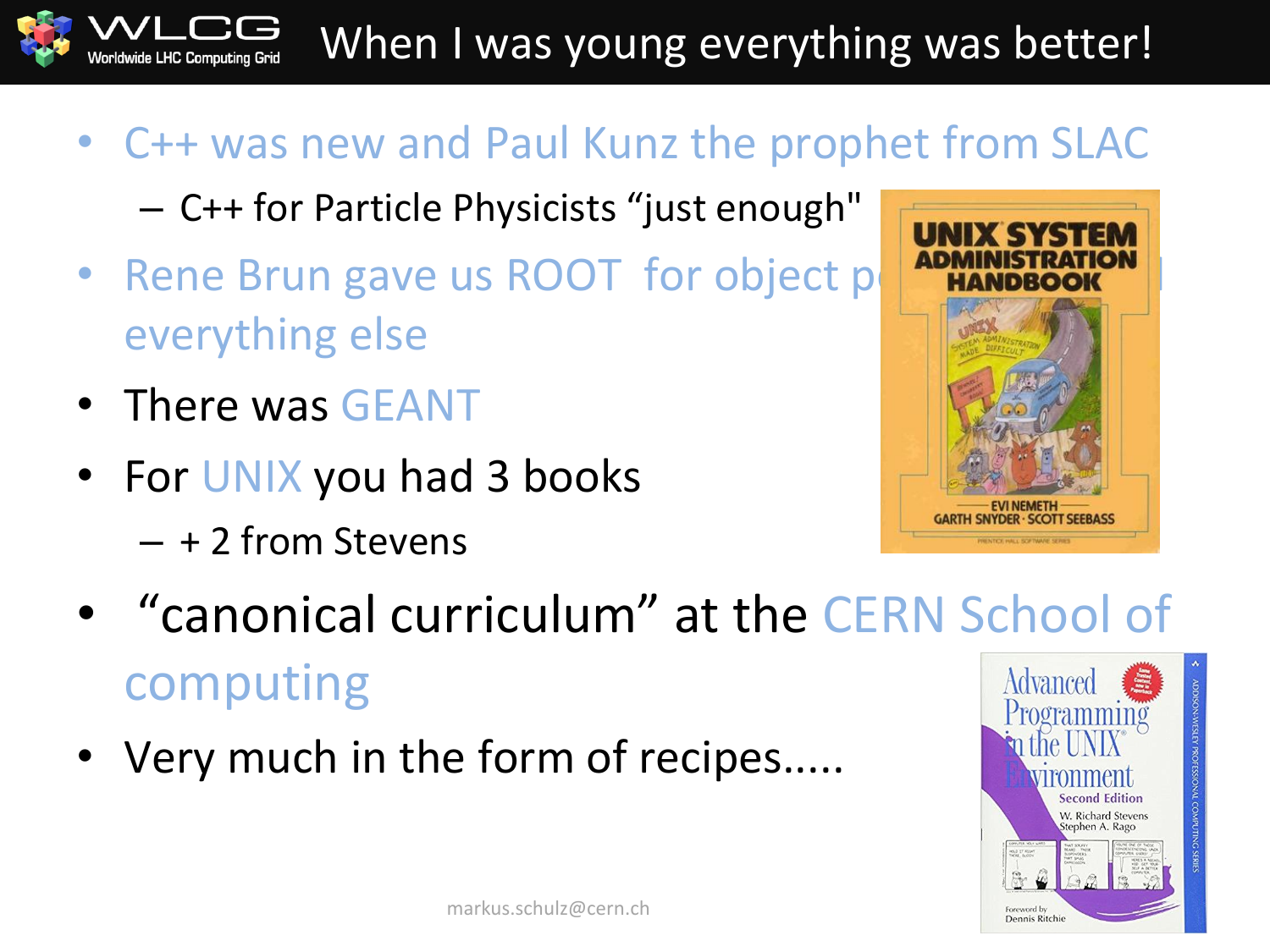

- Develop a culture with a strong focus on efficiency
- Bring experts from ALL areas together and develop a new curriculum
	- One version for new members
	- One for updating old hands
- Collect information that has been "blessed" in a "library" (QA for information like stackoverflow.com)
- Make R3 experience from LHCb and ALICE accessible
- This cannot be done by HSF or HEPIX alone
	- $-$  Fabric and applications can be only separated at a cost  $\rightarrow$ which we can't afford....